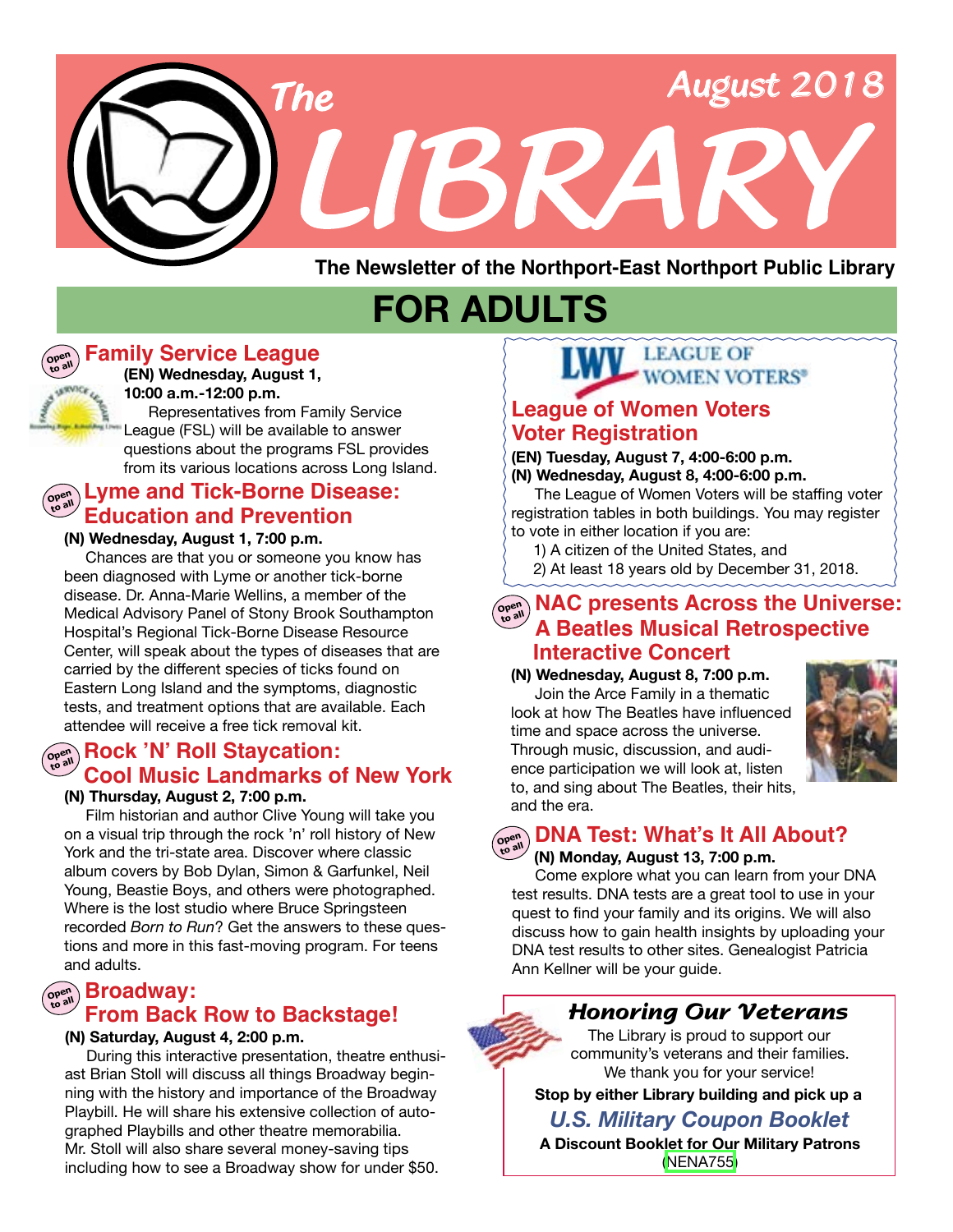- 3 -

#### **Computer Classes**



## **Advanced Microsoft Excel**<br>hands **An Thursday August 8, 7:00 p.m.**

# **FOR ADULTS FOR ADULTS**

## $\left(\begin{smallmatrix} \mathsf{open} \ \mathsf{cell} \ \mathsf{to} \ \mathsf{all} \end{smallmatrix}\right)$  **Elder Law Update**



#### **Introduction to Microsoft Skype**

#### **(EN) Thursday, August 30, 2:00 p.m.**

Skype is a program that allows the user to make free or low-cost telephone calls and video chats. Join us to find out about the latest Skype features and learn how to create an account. Registration begins August 1. [\(NENC260\)](https://search.livebrary.com/record%3Dg1084215~S43)

#### **(N) Monday, August 20, 7:00 p.m.**

 In this lecture and demonstration class, learn how to buy and sell items using the online auction website eBay. Topics include creating an account, checking reliability of sellers and buyers, online safety, and more. Registration begins August 1. ([NENC259](https://search.livebrary.com/record%3Dg1011459~S43))

#### **Introduction to eBay**

#### **(N) Thursday, August 9, 7:00 p.m.**

Learn features including vLookup, data validation, subtotals, hyperlinks, conditional formatting, and more. Prerequisite: Intermediate Microsoft Excel or equivalent. Registration is underway. [\(NENC258\)](https://search.livebrary.com/record%3Dg1083595~S43)

#### **(N) Thursday, August 23, 6:00 p.m.**

Hiroko and Gerard Senese, Directors of the Japan Center at Stony Brook University, will guide participants in learning how to make sushi rice and sushi rolls (no raw fish will be used in the presentation). They will also demonstrate how to make dango, a Japanese dessert consisting of boiled rice dumplings with various toppings. Registration begins August 2. ([NENA757](https://search.livebrary.com/record%3Dg1083978~S43))

#### **(N) Saturday, August 18, 1:00 p.m.**

 The ocean and bays of Long Island provide views of beautiful, inspiring landscapes. Jan Porinchak, our presenting artist, will lead participants through the step by step process for painting a beautiful acrylic seascape on canvas. Participants will have a lovely painting to take home for display! Registration begins August 2. ([NENA756](https://search.livebrary.com/record%3Dg1083976~S43))

# **Summer Blood Drive**<br>(EN) Monday, August 20,



**These groups will return in the fall.**



#### **(N) Tuesday, August 21, 2:00 p.m.**

 Women are almost invisible in most accounts of the Revolutionary War on Long Island, though they experienced more than seven years of British occupation, skirmishes, and calculated humiliations. Dr. Natalie Naylor, author and president of the Nassau County Historical Society, will shed light on what life was like for women during the war and how they coped.

 **(N) Friday, August 17, 7:00 p.m.** Come experience the glorious story of Fanny Brice, one of the most celebrated entertainers of her time, as she rises to become a Ziegfeld star! The awardwinning score features such standards as *Don't Rain on My Parade*, *People*, and *I'm the Greatest Star*. Long Island's own

#### **Sound and Guided Imagery Meditation with Tibetan Singing Bowls**

Plaza Theatrical Productions, Inc. will put on a show to remember.

#### **Seascape Painting A Taste of Japan**

 **Wednesday, August 1 (N) 9:30-10:30 a.m., and (EN) 11:00 a.m.-12:00 p.m.** 



 A nurse from Visiting Nurse Service is available to provide a free blood pressure check. Registration not required.

#### **Open to all Blood Pressure Check**

**(EN) Wednesday, August 8, 10:00, 10:30, 11:00, or 11:30 a.m.** [\(NENA759](https://search.livebrary.com/record%3Dg1083986~S43))  **(N) Tuesday, August 21,**

**9:30, 10:00, 10:30, or 11:00 a.m.** ([NENA760\)](https://search.livebrary.com/record%3Dg1083987~S43) A volunteer from the Health Insurance Information, Counseling, and Assistance Program (HIICAP) will answer questions about Medicare and supplementary insurance by appointment. Registration begins August 1.



#### **Open to all Plaza Theatrical Productions, Inc. presents:** *Funny Girl*



#### **Remembering the Ladies: Open to all Long Island Women During the Revolutionary War**

 Did you know every donation saves three lives? The Library will host a summer blood drive with Long Island Blood Services.

#### **(N) Wednesday, August 15, 2:30 p.m.**

**(EN) Monday, August 20, <b>Medicare Counseling**<br> **1:00-7:00 p.m. Medicare Counseling 1:00-7:00 p.m. Medicare Counseling 1:00-7:00 p.m. Medicare Counseling Meet new friends and practice your English con**versation skills in a relaxed and friendly environment. Registration is preferred but drop-ins are welcome. Registration is underway. [\(NENR151](https://search.livebrary.com/record%3Dg1083358~S43))

George Roach, former Chief Attorney for the Legal Aid Society, will provide up-to-date information on estate planning, durable wills, powers of attorney, living wills, health care proxies, and long-term care options. Your questions are welcome.

#### **(N) Friday, August 24, 7:00 p.m.**

Quartz crystal bowls resonate at frequencies that



and harmoniously resonate with the human body. Life and mindfulness coach Donna Nesteruk will use these and other meditative sounds in addition to conscious, intentional use of the imagination, to create a restorative and relaxing experience.

## $\left(\begin{smallmatrix} \mathsf{open} \ \mathsf{open}\end{smallmatrix}\right)$  Charlie Chaplin

#### **(N) Wednesday, August 22, 6:30 p.m.**



#### **Cinema at the Library: Open to all** *Isle of Dogs*

 Join Cinema Arts Centre co-director Dylan Skolnick to view and discuss *Isle of Dogs*. Set in Japan, this intriguing latest film by director Wes Anderson follows a boy's odyssey in search of his lost dog. Rated PG-13. 101 min.

#### **Eligibility Criteria:**

- Bring ID with signature or photo
- Weigh a minimum of 110 pounds
- No tattoos within the past 12 months

 • Age 16-75 (16 year olds must have signed parental permission; age 76 and older require a doctor's note)

 This program is open to everyone who meets the qualifications. Call 1-800-688-0900 for donor eligibility questions. Although walk-ins are welcome, appoint-

ments are preferred by visiting: **bit.ly/nenplblooddonation**

 **(N) Saturday, August 25, 1:30 p.m.**

Coming from a poor and tragic youth, Charlie Chaplin came to America an unknown and became the greatest comedian of all time. Known throughout the entire world as "The Little Tramp," his influence is still felt in film today, even though he was most active in the silent

era. Film historian Larry Wolff will present information about Chaplin's life and career, including a viewing of some of his most famous short films. Grab your derby and be prepared for an afternoon of fun!

#### **Meet Your Wild Neighbors Open to all**

 **(EN) Tuesday, August 28, 7:00 p.m.** Katherine Schelp, wildlife rehabilitator and S.T.A.R. Foundation representative, will be presenting a PowerPoint as well as a live animal introduction to your wild neighbors. Learn about and meet some of the beneficial creatures found in your backyard. For adults 18 years and older.

#### **(EN) Monday, August 27, 2:00 p.m.**

## **The Incomparable Julie Andrews Open to all**

The only words that adequately describe Julie Andrews are incomparable and incandescent. She is a multi award-winning English actress, singer, author, entertainment icon, and a Dame Commander of the British Empire. Lecturer Marc Courtade's presentation will include many examples of the voice that has entertained millions for over 60 years.

**(N) Tuesdays, September 11, 18, 25, 1:00 p.m.** Licensed instructor Lauren Singer invites you to a three-part series of Zumba Gold Chair. This class works the whole body and includes isometric toning and stretching/meditation components. Scarves to enhance movement and shakers for rhythmic fun will also be utilized. Registration begins August 21. ([NENA758\)](https://search.livebrary.com/record%3Dg1083984~S43)

#### **Zumba Gold Chair**

**English Language Learning**

#### **Let's Talk: English Conversation**

#### **(EN) Tuesdays, August 7, 14, 21, 7:00 p.m.**

**Novel Ideas, Page Turners, Short Story Central, and Truth Be Told**

## **In the Northport Gallery:**

 Photographs of dogs and the wild horses of the camargue in the south of France by Dee McMeekan.

#### *A Dog & Pony Show*

 Pick up a popular fiction paperback to enjoy from one of the Library's Beach Bag Books kiosks located at Crab Meadow,

Asharoken, and Hobart beaches.



#### **Beach Bag Books**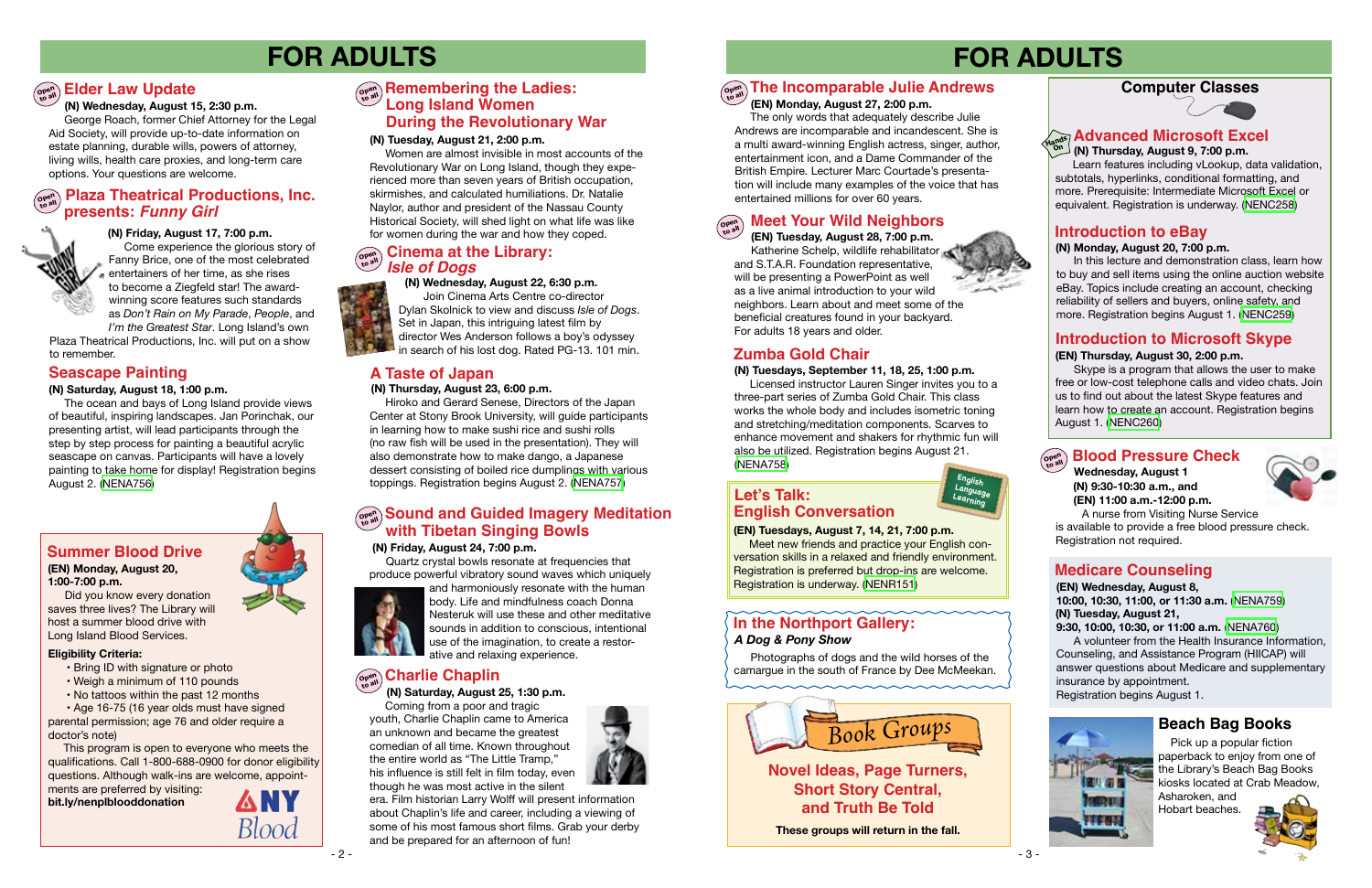*The Leisure Seeker* **Fridays, (N) August 3, and (EN) August 10, 2:00 p.m.**

A runaway couple go on an unforgettable journey in the faithful old RV they call The Leisure Seeker. Rated R. 112 minutes.



#### **Friday Movies**



#### *Finding Your Feet*

**Fridays, (N) August 17, and (EN) August 24, 2:00 p.m.** 

On the eve of retirement, a middle class, judgemental snob discovers that her husband has been having an affair with her best friend. She is then forced into exile with her bohemian sister who lives on an impoverished inner-city council estate. Rated PG-13. 111 minutes.

*Closed captioning will be displayed.*

# **FOR ADULTS FOR TEENS**

 Online video tutorials & training courses for all levels. Learn technology, creative, and business skills. Courses include web design, photography, Audio + Music, 3D + Animation, education, and more. View on your computer, tablet, or mobile device.

 Live tutoring, skills building, writing lab, prep test center, and email questions geared to lifelong learners. Includes resume writing, high school equivalency, career resources, and citizenship test prep.



- Read a book in any format—print, eBook, or audiobook.
- Fill out a "Summer Reading Club" form, which
- includes the title, author, and your brief review of the book.
- Submit your "Summer Reading Club" form at the
- Reference Desk or online at **www.nenpl.org**. Each
- form you submit entitles you to one raffle ticket. When the Summer Reading Club ends, a drawing
- will be held for a Grand Prize.

#### **Defensive Driving**

*Please note: These courses promote safe driving and help participants maintain their driving skills. Check with your insurance company about the specific premium and point reductions available to you.*





**(N) Tuesdays, August 14 & 21, 7:00-10:00 p.m.**



Applications are available in both library buildings beginning July 24. Fee: \$36

**(EN) Tuesday, September 4, and Wednesday, September 5, 7:00-10:00 p.m.**

Applications are available in both library buildings beginning August 14. Fee: \$36

*Thank you to the Friends of the Library for generously sponsoring three prize baskets.*

**"Libraries Rock!" the Teen Summer Reading Club ends on August 4. Submit your reviews by that date for a chance to win a great raffle basket.**

#### **Teen Summer Programs 2**

**Registration is underway for the following programs and limited openings may be available:**

*Use your NENPL card to access educational databases to plan for a career, prepare a resume, enhance job skills, and continue lifelong learning.*



#### $\frac{1}{\rm deg}$ ર્ $\frac{1}{\rm SO}$  Rock 'N' Roll Staycation **in**

*Ask a Librarian or visit www.nenpl.org for more information!*



# **Adult Summer Reading Club**<br>June 18-August 4

The start of the new school year is just around the corner. "Keep calm and carry on" by making your own personalized emoji stress ball and/or calming jar. [\(NENY352\)](https://search.livebrary.com/record%3Dg1082603~S43)

 Join our monthly Friday night program where we will try ice pops from around the world. [\(NENY355\)](https://search.livebrary.com/record%3Dg1082609~S43)

 *Open to NENPL cardholders 18 or older*

#### **How do I participate?**

#### **(N) Thursday, August 2, 3:30-4:30 p.m.**

The Friends of the Library are offering discount tickets to the Long Island Aquarium in Riverhead.



 Using permanent markers and glitter glue, decorate a tote bag with a fun "eye-themed" pattern, or choose to create an original design. [\(NENY349\)](https://search.livebrary.com/record%3Dg1082586~S43)

#### **"Eye See You" Tote Bag**

#### **(EN) Wednesday, August 1, 3:30-4:30 p.m.**

 Learn the skills you will need to "make the grade" in middle school. Teacher Corlyn Nedwick will give you tips and strategies to make your transition into middle school successful. ([NENY348](https://search.livebrary.com/record%3Dg1082585~S43))

#### **Getting Ready for Middle School**

#### **(N) Thursday, August 2, 7:00-8:30 p.m.**

# **Teen Summer** *Reading Club*

 Film historian and author Clive Young will take you on a visual trip through the rock 'n' roll history of New



York and the tri-state area. Discover where classic album covers by Bob Dylan, Simon & Garfunkel, Neil Young, Beastie Boys, and others were photographed. Find out this and more in this fast-moving program.

#### **(N) Friday, August 3, 7:00-8:30 p.m.**

We will discuss Nintendo games new and old, make fun gamer crafts, and participate in gaming competitions for prizes! ([NENY350](https://search.livebrary.com/record%3Dg1082601~S43))

#### **Wok 'N' Roll**

#### **(EN) Thursday, August 9, 3:30-4:30 p.m.**

 Join us and customize a votive candle holder with Sharpies to look like stained glass. [\(NENY354\)](https://search.livebrary.com/record%3Dg1082605~S43)

#### **Sharpie Votive**

#### **(N) Wednesday, August 8, 3:30-5:00 p.m.**

 Teens will get creative using marshmallow fondant to decorate cupcakes in an "Iron Chef" type competition. ([NENY353](https://search.livebrary.com/record%3Dg1082604~S43))

#### **Cupcake Wars**

#### **(EN) Monday, August 6, 7:00-8:00 p.m.**

Chef Jo Ann Tiranno will explore the flavors of Asian cuisine by creating a stir fry and using rice paper to make spring rolls. ([NENY351](https://search.livebrary.com/record%3Dg1082602~S43))



## *Libraries Rock!* **PSAT/SAT Preparation Workshop**

#### **(EN) Tuesday, August 14, 7:00-8:00 p.m.**

 Have fun creating artistic pages to preserve your summer memories. Please bring 8-10 photos for your scrapbook pages. ([NENY356\)](https://search.livebrary.com/record%3Dg1082618~S43)

#### **Picture Perfect Scrapbooking**

#### **Stress Buster**

#### **(EN) Monday, August 13, 7:00-8:00 p.m.**

#### **Nintendo Night: Mario Kart Nintendo Switch Competition**

#### **(N) Friday, August 10, 7:00-8:30 p.m. Snack Around the World: Ice Pops**

**(N) Thursday, August 16, 7:00-8:00 p.m.** Learn how to fold a variety of paper airplanes and see which fly the farthest. ([NENY359](https://search.livebrary.com/record%3Dg1083123~S43))

#### **Fun with Paper Airplanes**

#### **(N) Tuesday, August 21, 2:00-3:30 p.m.**

 Learn how to make your favorite characters out of fuse beads. ([NENY357](https://search.livebrary.com/record%3Dg1082630~S43))

#### **Pixel Art Workshop**

**(N) Thursday, August 23, 2:00-3:00 p.m.**

 Bring a poseable action figure and learn how to photograph action figures and toy dioramas. ([NENY358](https://search.livebrary.com/record%3Dg1082632~S43))

#### **Toy Photography Workshop**

The \$20 ticket covers admission to the Aquarium and includes Butterflies, Bugs & Birds. These discounted tickets can be used anytime. Tickets are nonrefundable and can be purchased at the Circulation Desks in both library buildings while supplies last. Please pay by cash or check payable to The Friends of the Library. [\(NENA745\)](https://search.livebrary.com/record%3Dg1081926~S43)



#### **From the Friends of the Library Long Island**

## **Aquarium Tickets**

**(N) Thursdays, September 6, 13, 27, & October 4, 6:15-8:45 p.m.**

*Students in grades 10-12* 

**Registration begins August 15.**

 Students can prepare for the fall PSAT/SAT exams with teachers Jason Bernstein and Jay Berger. A nonrefundable check for \$114 payable to the Northport-East Northport Public Library must be paid within three days of registration. Payment includes the workbook for the SAT exam. Your class placement is not complete until payment is received. [\(NENY362](https://search.livebrary.com/record%3Dg1084098~S43))

Borrow a New York State Empire Pass using your library card! Visit the Reference Desk or **www.nenpl.org/services/museumpass** for more information.

 Provides more than 365, six-week long online programs taught by college instructors who are experts in their field. Topics include accounting, business, health, language and arts, teaching and education, writing and publishing, and more.

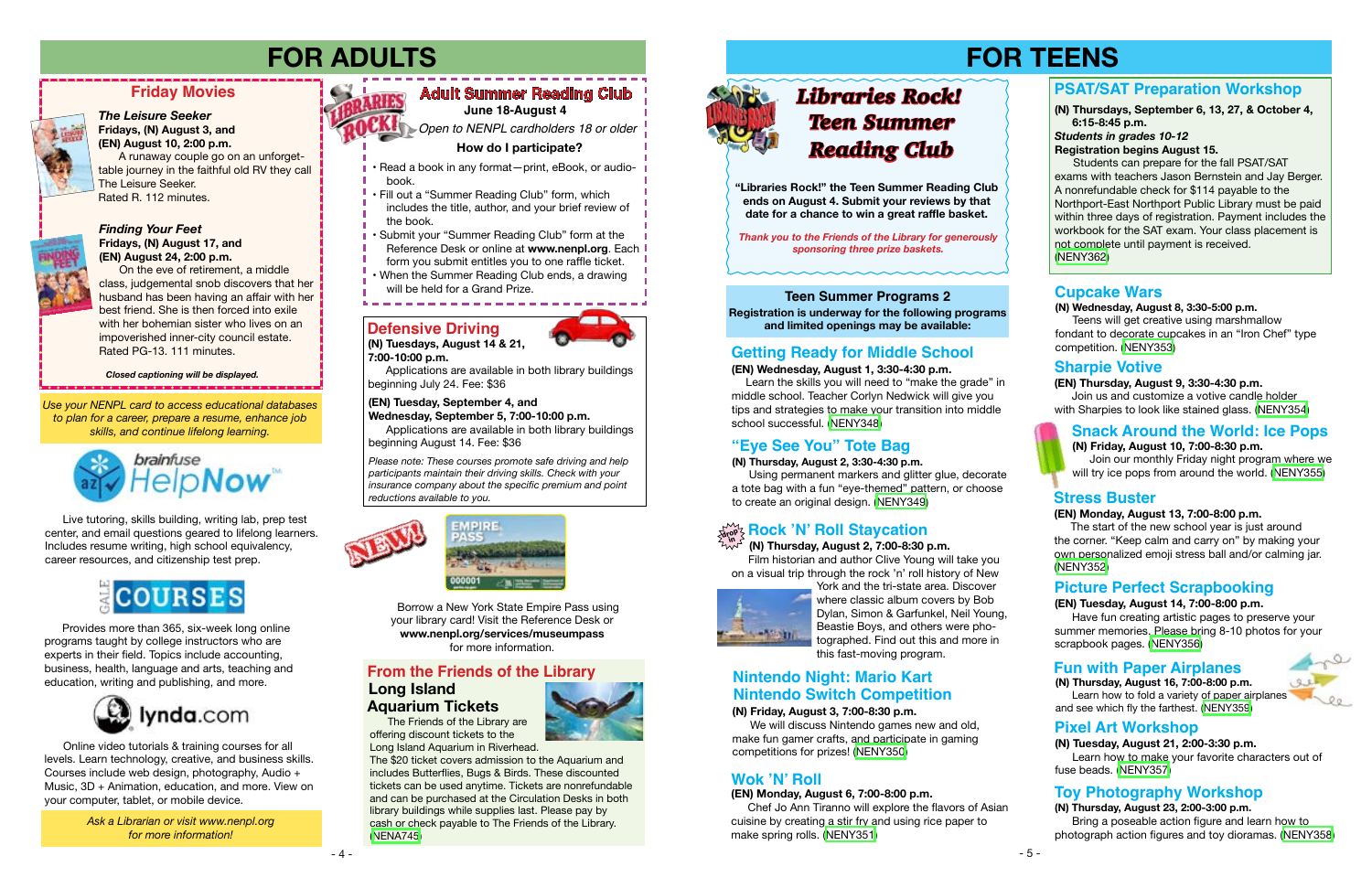Fish

Sea Turtle

# **FOR CHILDREN**



# **FOR TEENS**



Are you preparing to go away for college? Stop by the Teen Centers to pick up our **Packing for College Checklist**. It's a handy guide for what you will need to bring with you to school.

If you are entering grades 6-12 in September, remember to apply for your Teen Library card. It will enable you to use the teen computers, check out materials, access our databases from home, and sign up for teen programs.



#### **Moving Up?**



# **FOR CHILDREN**



#### **A Note About Program Attendance:**

Our goal is to maximize attendance and thereby offer as many Northport-East Northport children as possible the opportunity to enjoy Library programs.

With guidance from the Art Nanny, little ones and their caregivers will create a framed watercolor painting to be treasured for years to come. (60 min.) [\(NENJ514](https://search.livebrary.com/record%3Dg1081471~S43))

- Please arrive 10 minutes before the start of a program.
- If you have not arrived by the start time, your child's place may be given to someone waiting.
- Your place will be held if you call to tell us that you will be late. • Children will be admitted, as space permits, in the following order: waitlist, standby NENPL cardholders, and non-district patrons.

Explore all that is great and unique about you while creating a cupcake craft and enjoying a tasty treat. (45 min.) [\(NENJ515\)](https://search.livebrary.com/record%3Dg1081661~S43)

Come get "spooned" during this interactive comedy show that features impressions, a sing-along competition, and a "spoonful of family fun!" (60 min.) ([NENJ517](https://search.livebrary.com/record%3Dg1081472~S43))

#### r<sup>var</sup>z Crayons, Scissors & Glue

 **Are you eligible to vote but not yet registered? Come to the Library this summer and register with the League of Women Voters before you start college. Teens turning 18 by December 31, 2018 are eligible to register. Registrants must be U.S. citizens. (EN) Tuesday, August 7, 4:00-6:00 p.m.**

**(N) Wednesday, August 8, 4:00-6:00 p.m.**

#### **For College-Bound Students**

**(N) Wednesday, August 8, 11:00 a.m.** *Children 2-4 years with adult; siblings welcome*



An educator from the Suffolk County Farm will teach kids about the life cycle, anatomy, and habitats of native butterfly species. Includes a visit with live butterflies! (60 min.) ([NENJ520](https://search.livebrary.com/record%3Dg1081474~S43))

## **drop E**<br>and **Life-Size Candyland**

Stop by anytime between 11:00 a.m. and 12:30 p.m. to experience the classic board game as you never have before! Move along as your own game piece from the Peppermint Forest, through the Lollipop Woods, and all the way to the Candy Castle. (90 min.)

#### **Paint with Me**

#### **(EN) Wednesday, August 8, 3:00 p.m.** *Children entering grades 2-5*

#### **Cool Confidence Craft**

#### **drop<sup>2</sup> Paws to Read Meet and Greet**



#### **(EN) Thursday, August 9, 11:00 a.m.**

*Children 4-6 years; independent* Listen to stories featuring unicorns and dragons and enjoy a fun craft. (45 min.) [\(NENJ516\)](https://search.livebrary.com/record%3Dg1081662~S43)

Families will use paint, sand, and seashells to build a beautiful cardboard lighthouse. Each family will make one craft. (60 min.) ([NENJ524\)](https://search.livebrary.com/record%3Dg1081478~S43)

# **Crafty Morning**

#### **(N) Thursday, August 9, 3:30 p.m.**

*Children entering grades K-5; adults and siblings welcome*

> Make an appointment to have your fingernails and toenails polished by our teen volunteers. Be sure to wear open-toed shoes. (45 min.) [\(NENJ525\)](https://search.livebrary.com/record%3Dg1081479~S43)

#### **Spoon Man Family Show**

*Children 3-10 years with adult; siblings welcome* Be creative in a room full of art supplies and craft projects. (60 min.)



# **Summer Reading Club - Libraries Rock!**

**Mondays-Fridays through August 3** 10:00 a.m.-8:00 p.m. **Saturdays, through August 4** 10:00 a.m.-4:00 p.m.

#### **(N) Friday, August 10, 3:00 p.m. in**

#### **Hours: Summer Reading Club ends August 4**

 Children (preschool through grade 6) get prizes for the books they read at home when they join the Summer Reading Club with their Library card at either building or online through August 4.

 **(EN) Monday, August 13, 10:30 a.m.**

#### **drop in Tots and Toys**

*Children 1-4 years with adult; siblings welcome* Enjoy an open-ended play environment as your child explores a variety of toy stations. (60 min.)

#### **(N) Monday, August 13, 3:00 p.m.**

*Children entering grades 1-5*

#### **Butterfly Bonanza**

#### **(N) Tuesday, August 14, 11:00 a.m.**

*Children 3-10 years with adult; siblings welcome*

#### **(EN) Tuesday, August 14, 3:30 p.m.**

*Children entering grades 3-5*

Bring six personal photographs to design pages of memories using stickers, cut-outs, ribbon, and more. (90 min.) ([NENJ522](https://search.livebrary.com/record%3Dg1081668~S43))

#### **Scrapbooking for Kids**

#### **(N) Wednesday, August 15, 11:00 a.m.**

*Children 4-10 years with adult; siblings welcome* Stop by anytime between 11:00 a.m. and 12:00 p.m. to meet some of our Paws to Read volunteers and their certified therapy dogs. (60 min.)

#### **(N) Wednesday, August 15, 7:00 p.m.**

*Children entering grades 1-5 with adult; siblings welcome* 

#### **Family Craft Night: Lighthouse**

**(N) Thursday, August 16, 3:30 p.m.**

*Children entering grades 1-5*

#### **Summer Salon Day**



 Ask us about our new "LEGO Education Build Me Emotions" set in the East Northport Children's Room. This kit, which may be enjoyed in the library, contains specially-designed DUPLO blocks and activity instructions to help parents explore emotions and character building with their children ages 3-5 years.

### **Moving Out?**